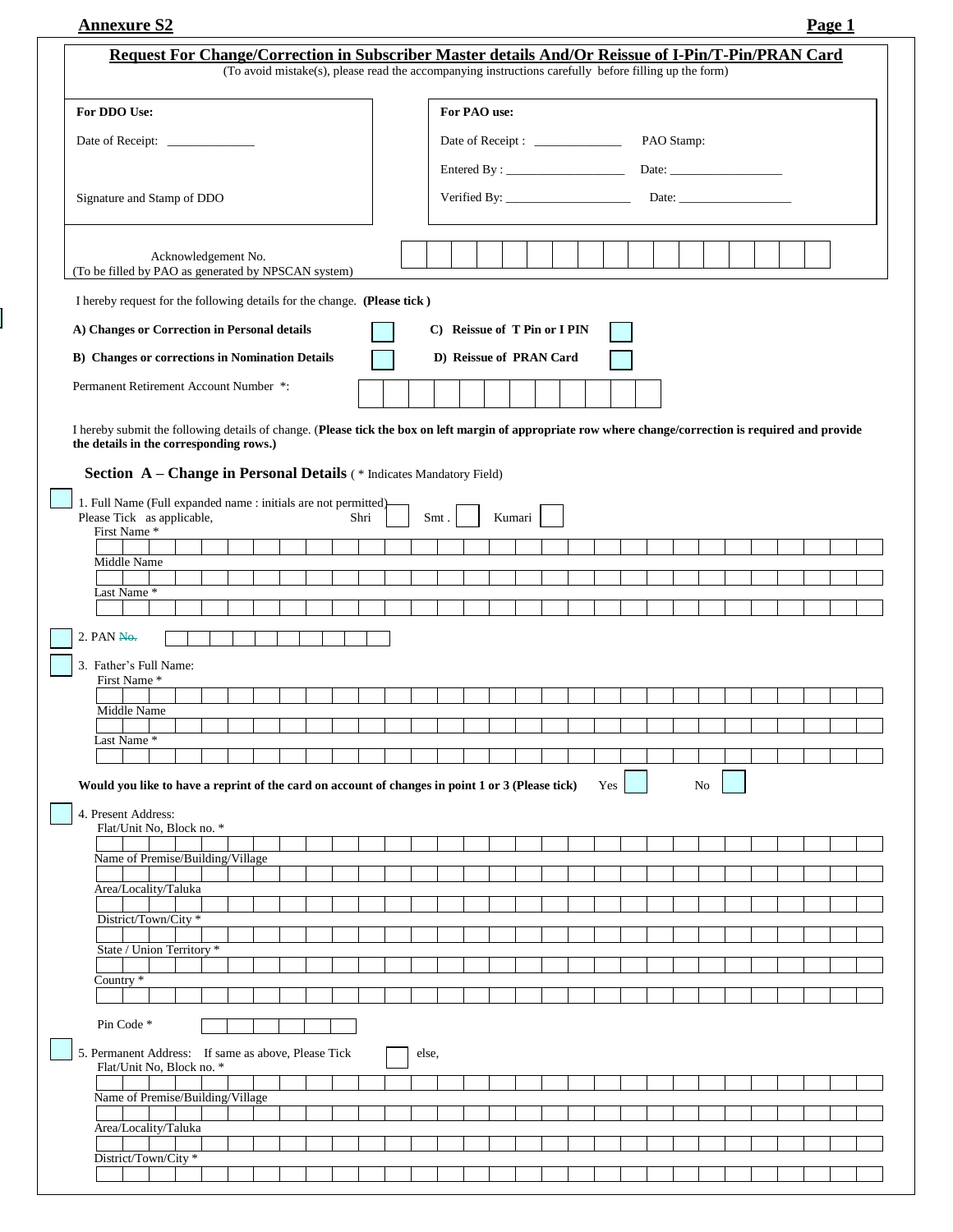| <b>Annexure S2</b>                                 |                                                                                       |      |                                               |             |             |  |                       |  |      |                                               |  |             |             |  |  | Page 2 |  |      |
|----------------------------------------------------|---------------------------------------------------------------------------------------|------|-----------------------------------------------|-------------|-------------|--|-----------------------|--|------|-----------------------------------------------|--|-------------|-------------|--|--|--------|--|------|
| State / Union Territory *                          |                                                                                       |      |                                               |             |             |  |                       |  |      |                                               |  |             |             |  |  |        |  |      |
|                                                    |                                                                                       |      |                                               |             |             |  |                       |  |      |                                               |  |             |             |  |  |        |  |      |
| Country *                                          |                                                                                       |      |                                               |             |             |  |                       |  |      |                                               |  |             |             |  |  |        |  |      |
| Pin Code *                                         |                                                                                       |      |                                               |             |             |  |                       |  |      |                                               |  |             |             |  |  |        |  |      |
| 6. Phone No.<br>(STD code)<br>Phone No.            |                                                                                       |      |                                               |             |             |  |                       |  |      |                                               |  |             |             |  |  |        |  |      |
| 7. Mobile No.                                      |                                                                                       |      |                                               |             |             |  |                       |  |      |                                               |  |             |             |  |  |        |  |      |
|                                                    |                                                                                       |      |                                               |             |             |  |                       |  |      |                                               |  |             |             |  |  |        |  |      |
| 8. Email ID                                        |                                                                                       |      |                                               |             |             |  |                       |  |      |                                               |  |             |             |  |  |        |  |      |
|                                                    |                                                                                       |      |                                               |             |             |  |                       |  |      |                                               |  |             |             |  |  |        |  |      |
| 9. Subscribers Bank Details:<br>Bank A/c Number *  | Savings A/c                                                                           |      |                                               | Current A/c |             |  |                       |  |      |                                               |  |             |             |  |  |        |  |      |
|                                                    |                                                                                       |      |                                               |             |             |  |                       |  |      |                                               |  |             |             |  |  |        |  |      |
| Bank Name *                                        |                                                                                       |      |                                               |             |             |  |                       |  |      |                                               |  |             |             |  |  |        |  |      |
| Bank Branch <sup>*</sup>                           |                                                                                       |      |                                               |             |             |  |                       |  |      |                                               |  |             |             |  |  |        |  |      |
| Bank Address *                                     |                                                                                       |      |                                               |             |             |  |                       |  |      |                                               |  |             |             |  |  |        |  |      |
|                                                    |                                                                                       |      |                                               |             |             |  |                       |  |      |                                               |  |             |             |  |  |        |  |      |
| Pin Code <sup>*</sup>                              |                                                                                       |      |                                               |             |             |  |                       |  |      |                                               |  |             |             |  |  |        |  |      |
|                                                    |                                                                                       |      |                                               |             |             |  |                       |  |      |                                               |  |             |             |  |  |        |  |      |
| <b>Bank MICR Code</b>                              |                                                                                       |      |                                               |             |             |  | (Wherever applicable) |  |      |                                               |  |             |             |  |  |        |  |      |
| 10. Value Added Service                            |                                                                                       |      | i) SMS Alert                                  | Yes         |             |  | N <sub>0</sub>        |  |      |                                               |  |             |             |  |  |        |  |      |
|                                                    |                                                                                       |      | ii) Email Alert:                              | Yes         |             |  | No                    |  |      |                                               |  |             |             |  |  |        |  |      |
|                                                    | Section B - Subscriber's Nomination Details (* Indicates Mandatory Field for nominee) |      |                                               |             |             |  |                       |  |      |                                               |  |             |             |  |  |        |  |      |
|                                                    |                                                                                       |      |                                               |             |             |  |                       |  |      |                                               |  |             |             |  |  |        |  |      |
|                                                    |                                                                                       |      |                                               |             |             |  |                       |  |      |                                               |  |             |             |  |  |        |  |      |
| 1. Name of the Nominee *:<br>1st Nominee           |                                                                                       |      |                                               |             | 2nd Nominee |  |                       |  |      |                                               |  |             | 3rd Nominee |  |  |        |  |      |
| First Name <sup>*</sup>                            |                                                                                       |      | First Name*                                   |             |             |  |                       |  |      | First Name*                                   |  |             |             |  |  |        |  |      |
|                                                    |                                                                                       |      |                                               |             |             |  |                       |  |      |                                               |  |             |             |  |  |        |  |      |
| Middle Name                                        |                                                                                       |      | Middle Name                                   |             |             |  |                       |  |      |                                               |  | Middle Name |             |  |  |        |  |      |
|                                                    |                                                                                       |      |                                               |             |             |  |                       |  |      |                                               |  |             |             |  |  |        |  |      |
| Last Name <sup>*</sup>                             |                                                                                       |      | Last Name*                                    |             |             |  |                       |  |      | Last Name *                                   |  |             |             |  |  |        |  |      |
|                                                    |                                                                                       |      |                                               |             |             |  |                       |  |      |                                               |  |             |             |  |  |        |  |      |
| 2. Date of Birth (In case of minor)*:              |                                                                                       |      |                                               |             |             |  |                       |  |      |                                               |  |             |             |  |  |        |  |      |
| 1st Nominee                                        |                                                                                       |      | 2nd Nominee                                   |             |             |  |                       |  |      | 3rd Nominee                                   |  |             |             |  |  |        |  |      |
| 3. Relationship with the Nominee*:                 |                                                                                       |      |                                               |             |             |  |                       |  |      |                                               |  |             |             |  |  |        |  |      |
| 1st Nominee                                        |                                                                                       |      | 2nd Nominee                                   |             |             |  |                       |  |      | 3rd Nominee                                   |  |             |             |  |  |        |  |      |
|                                                    |                                                                                       |      |                                               |             |             |  |                       |  |      |                                               |  |             |             |  |  |        |  |      |
| 4. Percentage Share *:                             |                                                                                       |      |                                               |             |             |  |                       |  |      |                                               |  |             |             |  |  |        |  |      |
| 1st Nominee                                        |                                                                                       | $\%$ | 2nd Nominee                                   |             |             |  |                       |  | $\%$ |                                               |  | 3rd Nominee |             |  |  |        |  | $\%$ |
| 5. Nominee's Guardian Details (in case of minor)*: |                                                                                       |      |                                               |             |             |  |                       |  |      |                                               |  |             |             |  |  |        |  |      |
| 1st Nominee's Guardian Details<br>First Name*      |                                                                                       |      | 2nd Nominee's Guardian Details<br>First Name* |             |             |  |                       |  |      | 3rd Nominee's Guardian Details<br>First Name* |  |             |             |  |  |        |  |      |
|                                                    |                                                                                       |      |                                               |             |             |  |                       |  |      |                                               |  |             |             |  |  |        |  |      |
| Middle Name                                        |                                                                                       |      | Middle Name                                   |             |             |  |                       |  |      |                                               |  | Middle Name |             |  |  |        |  |      |
|                                                    |                                                                                       |      |                                               |             |             |  |                       |  |      |                                               |  |             |             |  |  |        |  |      |
| Last Name*                                         |                                                                                       |      | Last Name*                                    |             |             |  |                       |  |      | Last Name*                                    |  |             |             |  |  |        |  |      |